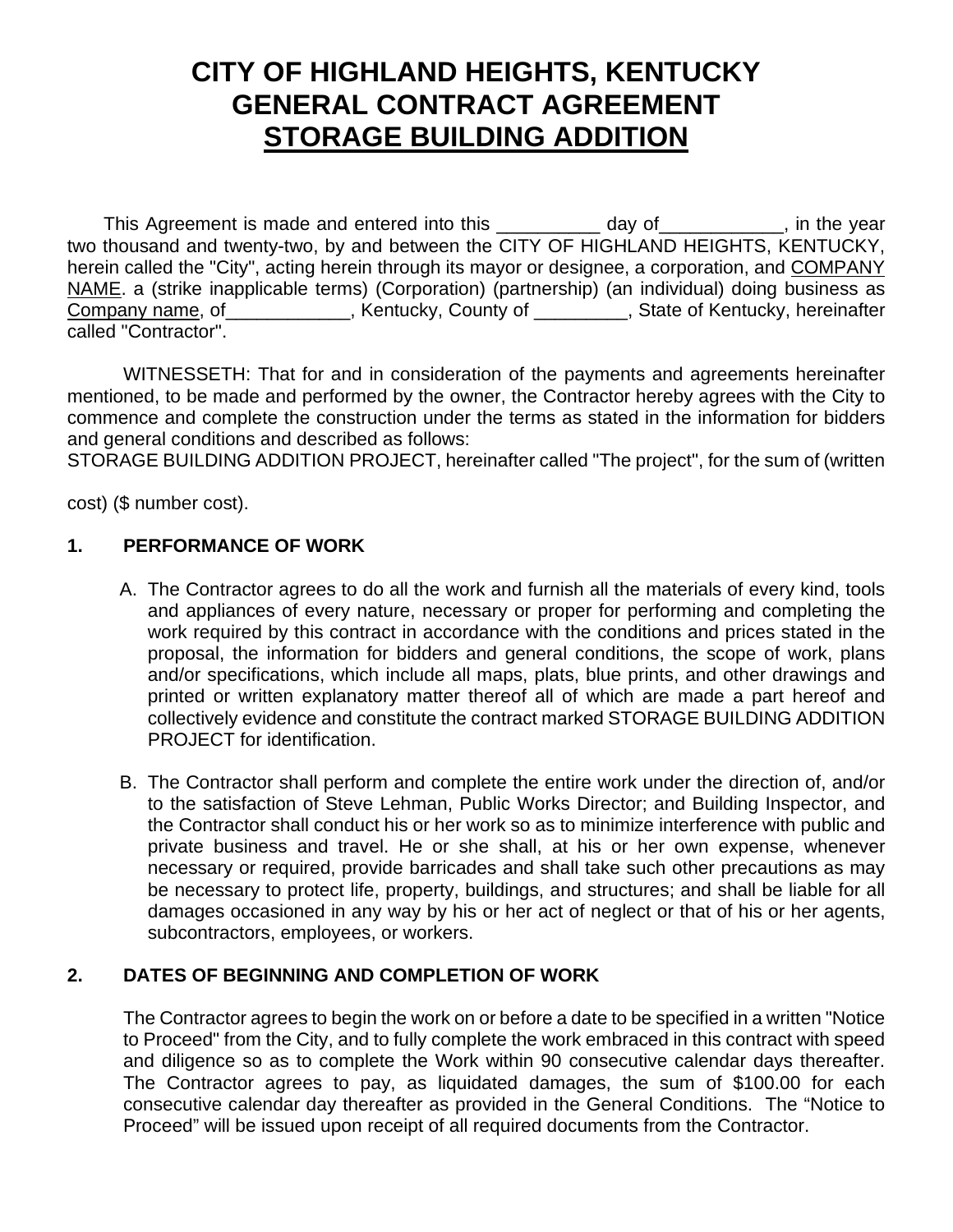### **3. SKILLED WORKERS**

 The Contractor shall employ only competent workers in the work and all work shall be performed in a workmanlike manner and in compliance with all applicable building codes.

### **4. EMPLOYMENT OF LABOR**

 The Contractor, in the construction of the work herein contracted for, in the employment of mechanics and laborers, shall give preference to citizens of the City and County of Campbell.

The Contractor agrees that he or she is as fully responsible to the City for the acts and omissions of his subcontractor and of persons either directly or indirectly employed by them as he or she is for the acts and omissions of persons directly employed by him or her.

### **5. INSURANCE**

Contractor shall provide and maintain, and shall require subcontractors, if any, to provide and maintain, with forms and insurers acceptable to the City and having a Best Rating of not less than A+ (or another rating acceptable to the city) for the following insurance coverage's:

- (a) Insurance protection for Contractor's employees to the extent required by the Workers' Compensation Law of the states where this work will be performed and where same is not applicable or if necessary to provide a defense to the city, Employers Liability Protection (covering both City and Contractor) for Contractor's employees for no less than \$1,000,000 per employee.
- (b) Commercial General Liability Insurance, written on an occurrence basis only with a combined single limit of no less than \$1,000,000 per occurrence. This insurance shall include coverage for bodily injury, broad form property damage, (including completed operations), personal injury (including contractual and employee acts), blanket contractual, contractor's protective, and products and completed operations. Further, the insurance shall include coverage for the hazards commonly referred to as XCU (explosion, collapse and underground). This coverage should be obtained if the contract involves blasting, excavating, tunneling or other underground work. Said insurance shall contain a severability of interest's provision. The products and completed operations coverage shall extend for (2) years past acceptance, cancellation, or termination of Services.
- (c) Business Automobile Liability Insurance with a combined single limit for bodily injury and property damage of no less than \$1,000,000 per occurrence, with respect to all vehicles used in performance of the services, whether owned, non-owned, leased, hired or assigned.
- (d) If applicable, Builders Risk Insurance in the amount of 100 percent of the contract amount of the building or buildings to be constructed. Unless otherwise specified, the Contractor shall provide and maintain a builder's risk policy inclusive of fire, extended coverage, vandalism and malicious mischief insurance. The policy will cover the interest of the city and the contractor and a certificate of insurance evidencing such coverage shall be secured and presented to the city prior to the start of construction.

The policies required by this section shall be endorsed to include the City as additional insured's and shall stipulate that the insurance shall be primary insurance and that any insurance carried by the City, its directors, officers, public officials or employees shall not be contributory insurance.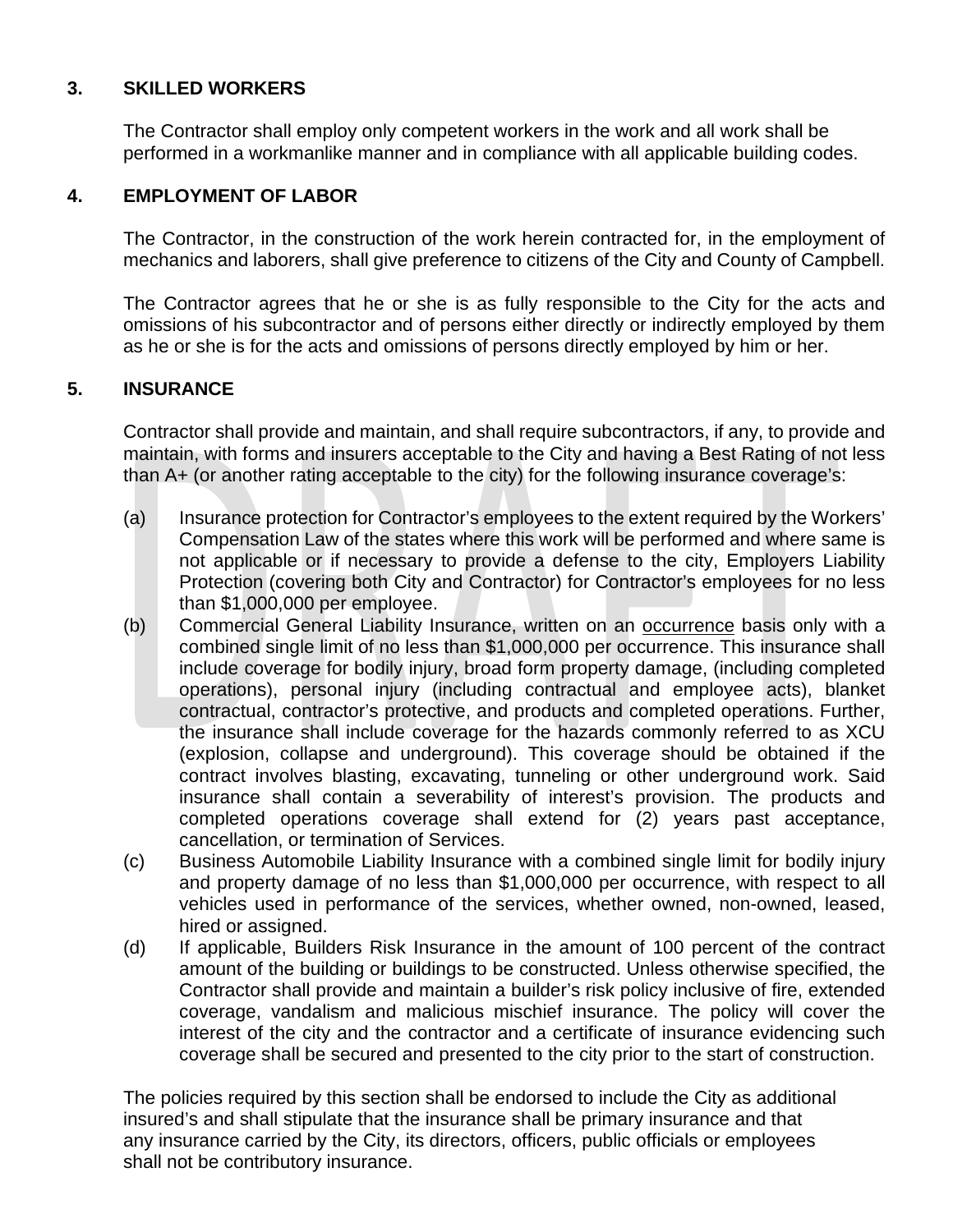Contractor and its insurers providing the required coverages shall waive all rights of recovery against the City and its directors, officers, public officials, employees and agents.

Prior to commencing any services under this contract, Contractor will furnish the City with certificates of insurance issued by Contractor's insurer(s), as necessary, in a form acceptable to the City, as evidence that the insurance policies, including all applicable endorsements, providing the required coverage's, conditions, and limits required by the section are in full force and effect. City also reserves the right to request and receive certified copies of any and all such Insurance policies and or endorsements. City shall not be obligated however to review such insurance certificates, policies and endorsements, or to advise Contractor of any deficiencies in such documents, and such receipt shall not relieve Contractor from or be deemed a waiver of the City's right to insist on strict fulfillment of Contractor's obligations herein. Contractor's Certificates of Insurance shall provide for no less than thirty days advance notice of cancellation, termination or alteration. All such certificates, endorsements and notices shall be sent directly to the City.

## **6. REQUIRED DOCUMENTS**

The Contractor, in addition to the required insurance, must submit proof of a current City business license before beginning the project. The Contractor will also need to complete a Form W-9, Request for Taxpayer Identification Number and Certification. The Contractor will also be responsible for acquiring any permits as needed.

### **7. GUARANTY**

 The Contractor guarantees, for a period of one year from and after the date of the final payment hereunder, that the work done and materials furnished shall be free from failures, defects, or flaws.

### **8. INDEMNIFICATION**

 The Contractor shall indemnify, defend and hold harmless the City, its agents and employees from and against all claims, damages, losses and expenses including attorney's fees arising from the execution of the work under this contract.

### **9. MATERIALS FURNISHED AND SERVICES RENDERED**

 The person or corporation entering into this contract will pay for all materials furnished and services rendered in the performance of the work of this contract, and any person or corporation furnishing such materials or rendering such services, may maintain an action thereon to recover for the same against the Contractor, as though such person or corporation was named a party of the contract. Prior to payment of all or part of the contract price, Contractor shall execute a statement confirming that there are no unpaid mechanics or material liens.

### **10. PAYMENT**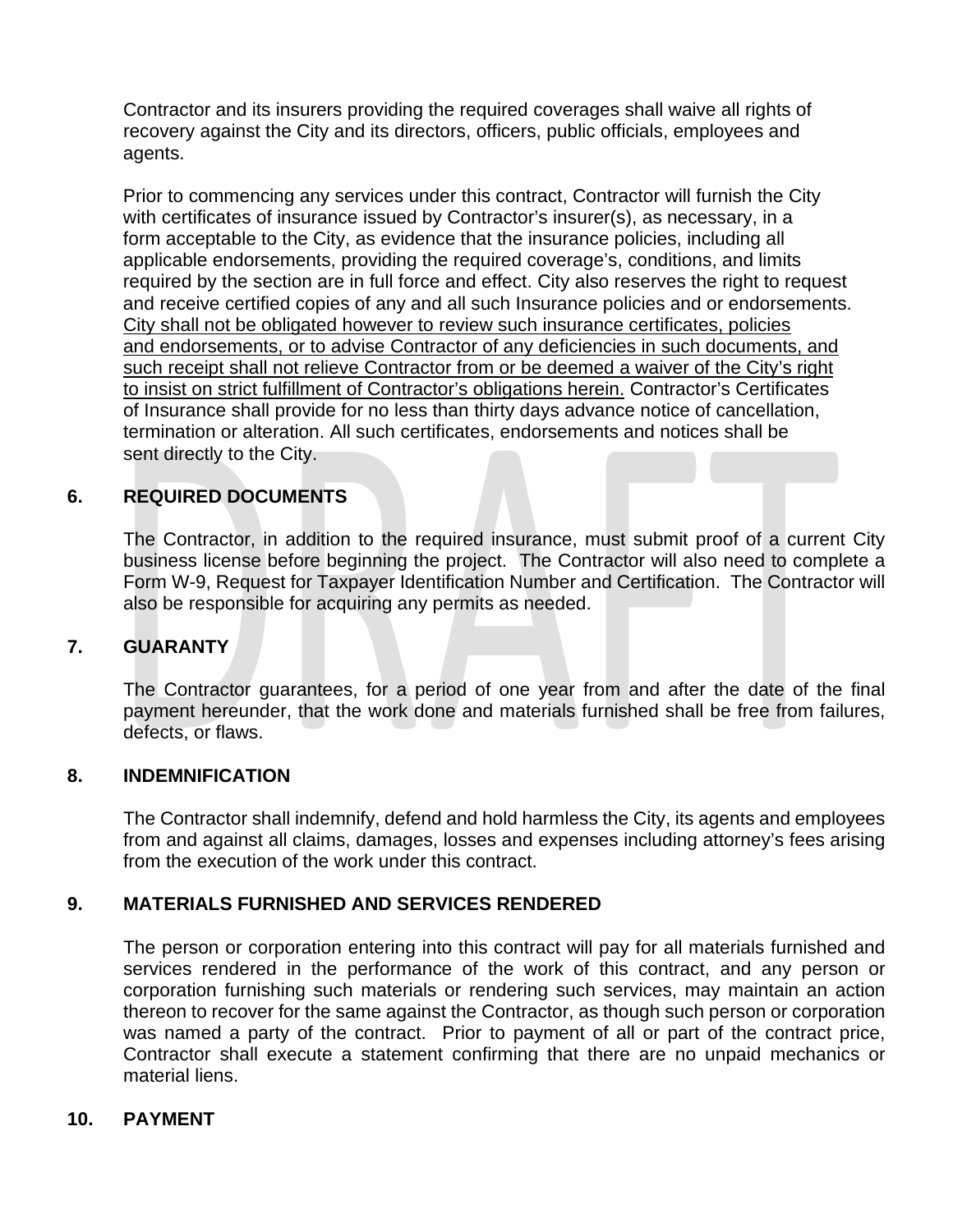Final payment will be made within thirty (30) days after the project is completed and approved by the City and an invoice is received unless interim payment schedules have been arranged between the contractor and the City.

**IN WITNESS WHEREOF,** the parties hereto have set their hands and seals the day and year first aforesaid.

## **CONTRACTOR THE CITY OF HIGHLAND HEIGHTS**

|                                                                                                                                      | <b>City Manager</b>         |  |
|--------------------------------------------------------------------------------------------------------------------------------------|-----------------------------|--|
| STATE OF KENTUCKY)<br>SS COUNTY OF <sup>3</sup><br>Subscribed and sworn before me by _<br>My Commission expires <b>My Commission</b> | ___this _______________ day |  |
| Notary Public                                                                                                                        |                             |  |
| <b>STATE OF KENTUCKY)</b><br>$\overline{\phantom{a}}$ SS<br>COUNTY OF $\overline{\qquad \qquad }$                                    |                             |  |
|                                                                                                                                      |                             |  |
|                                                                                                                                      |                             |  |

Notary Public